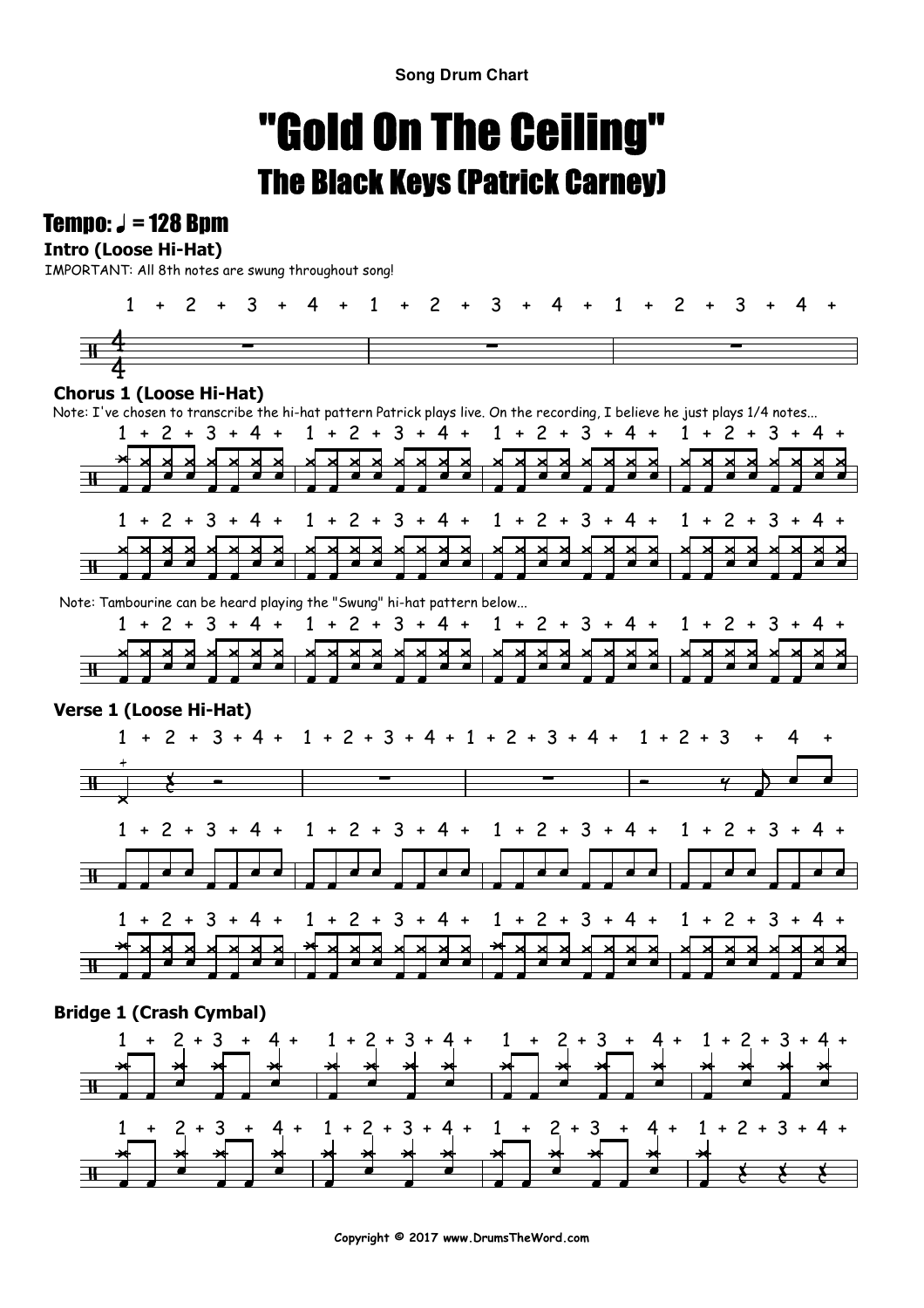## "Gold On The Ceiling"The Black Keys (Patrick Carney)



**Copyright © 2017 www.DrumsTheWord.com**